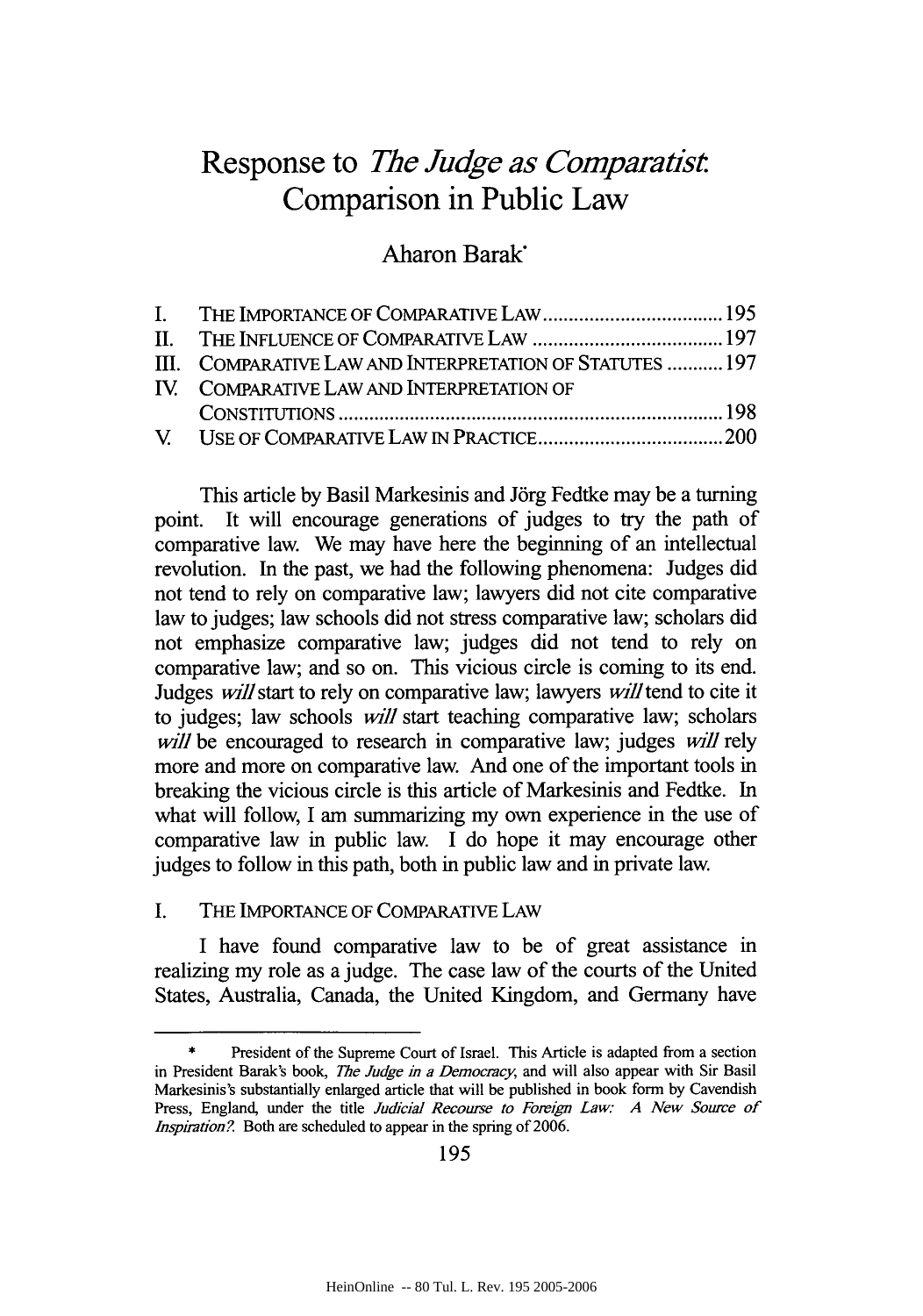helped me significantly in finding the right path to follow. Indeed, comparing oneself to others allows for greater self-knowledge. With comparative law, the judge expands the horizon and the interpretive field of vision. Comparative law enriches the options available to us. In different legal systems, similar legal institutions often fulfill corresponding roles, and similar legal problems (like hate speech, privacy, and now the fight against terrorism) arise.' To the extent that these similarities exist, comparative law becomes an important tool with which judges fulfill their role in a democracy ("microcomparison"). $^2$  Moreover, because many of the basic principles of democracy are common to democratic countries, there is good reason to compare them ("macrocomparison").<sup>3</sup> Indeed, different democratic legal systems often encounter similar problems. Examining a foreign solution may help a judge choose the best local solution. This usefulness applies both to the development of the common law and to the interpretation of legal texts.'

Naturally, one must approach comparative law cautiously, remaining cognizant of its limitations. Comparative law is not merely the comparison of laws. A useful comparison can exist only if the legal systems have a common ideological basis. The judge must be sensitive to the uniqueness of each legal system. Nonetheless, when the judge is convinced that the relative social, historical, and religious circumstances create a common ideological basis, it is possible to refer to a foreign legal system as a source of comparison and inspiration. Indeed, the importance of comparative law lies in extending the judge's horizons. Comparative law awakens judges to the potential latent in their own legal systems. It informs judges about the successes and failures that may result from adopting a particular legal solution. It refers judges to the relationship between a solution to the legal problem before them and other legal problems. Thus, comparative law acts as an experienced friend. Of course, there is no obligation to refer to comparative law. Additionally, even when comparative law is consulted, the final decision must always be "local." The benefit of

<sup>1.</sup> *See* Police v. Georghiades, [1983] 2 C.L.R. 33 (Cyprus). Justice Pikis compared different national and international legal systems to give content to the right of privacy. It was decided by the Supreme Court of Cyprus that the right of privacy applies not only visa-vis the state but also in the relationships between individuals. *Id* at 50-54, 60-65.

<sup>2.</sup> *See* 1 KONRAD ZWEIGERT & HEEN KOTz, INTRODUCTION TO **COMPARATIVE** LAW 5 (Tony Weir trans., Clarendon Press 2d ed. 1987) (1977).

<sup>3.</sup> *Id.* at 4-5.

<sup>4.</sup> *See* Tim KooPMANS, COURTS **AND** POLITICAL **INSTITUTIONS:** A CoMPARAnvE VIEW 4 (2003).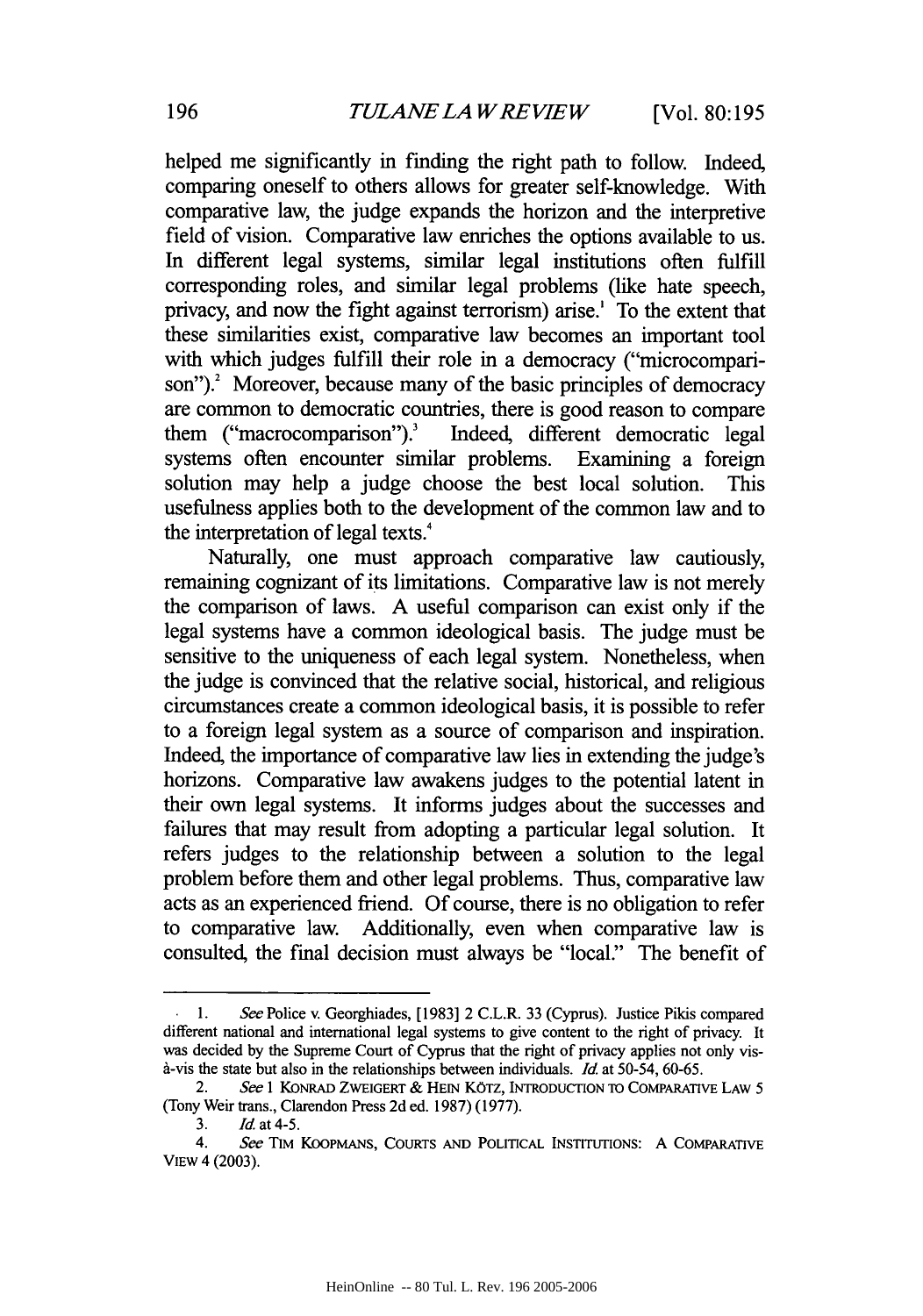comparative law lies in expanding judicial thinking about the possible arguments, legal trends, and decisionmaking structures available.

#### II. THE INFLUENCE OF COMPARATIVE LAW

Comparative law is a tool that aids in constitutional and statutory interpretation. This assistance may work on three levels. The first concerns interpretive theory. Comparative law helps the judge better understand the role of interpretation and the role of the judge therein. To exemplify the point, consider the interpretative status of the intent of the creator in understanding constitutions and statutes. Before judges decide their own position on the issue, they would do well to consider how other legal systems treat the question. The *second* level on which judges rely on comparative law is connected with democracy's fundamental values. Democracies share common democracy's fundamental values. fundamental values. Democracy must infringe certain fundamental values in order to maintain others. It is important for judges to know how foreign law treats this question and what techniques it uses. Does it employ a technique of balancing or of categorization? Why is one technique preferred over another? Every legal system grapples with the issue of constitutional limitations on human rights. What are these limitations and what technique was used to reach them? What are the remedies for violating an unlawful order and how can they be determined? The *third* level of aid provided by comparative law concerns the solutions it offers to specific situations: How protected is racist speech? Is affirmative action recognized? How does the foreign system deal with terrorism? Of course, the resolution of these issues is intrinsically local. In different legal systems, however, they have a common core in that they reflect the problems of democracy and the complexity of human relations. Again, I do not advocate adopting the foreign arrangement. It is never binding. I just advocate an open approach, one which recognizes that for all our singularity, we are not alone. That recognition will enrich our own legal systems if we take the trouble to understand how others respond in situations similar to those we encounter.

#### II. COMPARATIVE LAW **AND** INTERPRETATION OF STATUTES

Comparative law is an important source from which the judge may learn the objective purpose of a statute.' This is the case with

<sup>5.</sup> See AHARON BARAK, PURPOSIVE INTERPRETATION IN **LAW** 148 (Sai Bashi trans., 2005). **For a** discussion **of** comparative **law and** the courts, see generally COMPARATIVE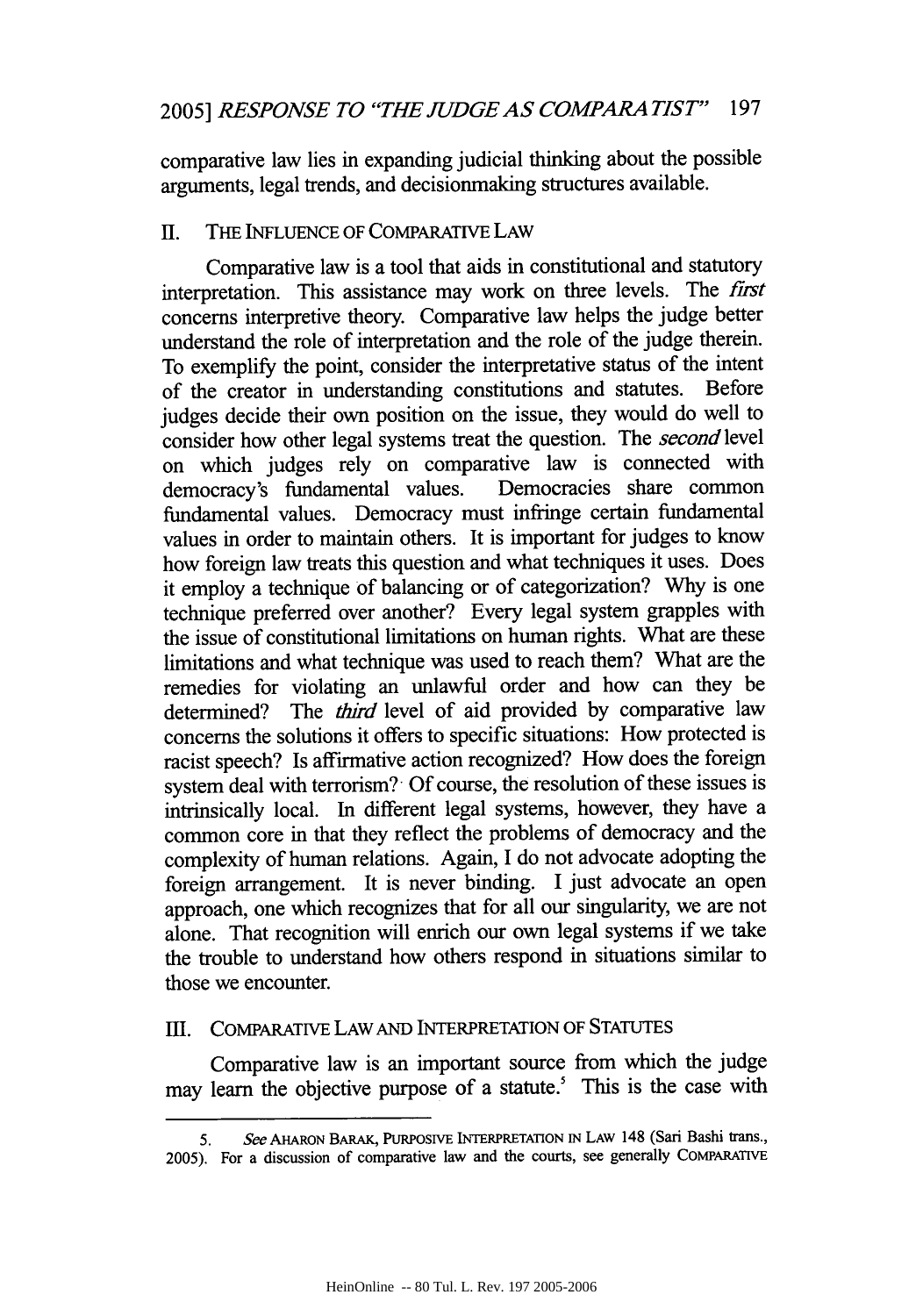regard to both the specific purpose, or microcomparison, and the general purpose, or macrocomparison, of the statute. The comparison is relevant even if it is clear that the legislature was not inspired by foreign law. In looking for the specific statutory purpose, a judge may be inspired by a similar statute in a foreign democratic legal system. This is so when he wishes to learn of the purpose underlying legislation that regulates a legal "institution" such as an agency or a lease. The judge does not refer to the details of the foreign laws. Rather, he examines the function that the legal institution fulfills in the two systems. If there is a similarity in the functions, he may find interpretive ideas about the (objective) purpose of the legislation. An example of this potential use is the principle of good faith in executing a contract. To the extent that this principle fulfills a similar function in different legal systems, it is possible to use the law of a foreign system to discern the purpose that underlies the principle of good faith in local law. Moreover, it is possible to use comparative law-from other national systems and from international law-to determine the general (objective) purpose that reflects the basic principles of the system. Again, however, this comparative analysis is possible only if the two legal systems share a common ideological basis.

## IV. COMPARATIVE LAW AND INTERPRETATION OF CONSTITUTIONS

Comparative law can help judges determine the objective purpose of a constitution. Democratic countries have several fundamental principles in common. As such, legal institutions often fulfill similar functions across countries. From the purpose that one given democratic legal system attributes to a constitutional arrangement, one can learn something about the purpose of that particular constitutional arrangement in another legal system. Indeed, comparative constitutional law is a good source of expanded horizons

**LEGAL** STUDIES: TRADITIONS **AND** TRANSITIONS (Pierre Legrand & Roderick Munday eds., 2003); PETER **DE** CRUZ, COMPARATIVE LAW IN **A CHANGING** WORLD (2d ed. 1999); MARY **ANN GLENDON ET AL.,** COMPARATIVE **LEGAL** TRADITONS **IN A** NUTSHELL (2d ed. 1999); INT'L **ACAD.** OF COMPARATIVE LAW, THE **USE** OF COMPARATIVE LAW **BY COURTS** (Ulrich Drobnig & Sjef Van Erp eds., 1999); ANNE-MARIE SLAUGHTER, A NEW WORLD ORDER 65-79 (2004); Giinter Frankenberg, *Critical Comparisons Re-thinking Comparative Law,* 26 HARV. INT'L L.J. 411 (1995); H. Patrick Glenn, *Comparative Law and Legal Pmctice: On Removing the Borders,* 75 TuL. L. REv 977 (2001); Basil Markesinis, *Comparative Law-A Subject in Search of an Audience,* 53 MOD. L. REV. 1 (1990); Mathias Reimann, *The Progress and Failure of Comparative Law in the Second Half of the Twentieth Century,* 50 AM. J. COMP. L. 671 (2002).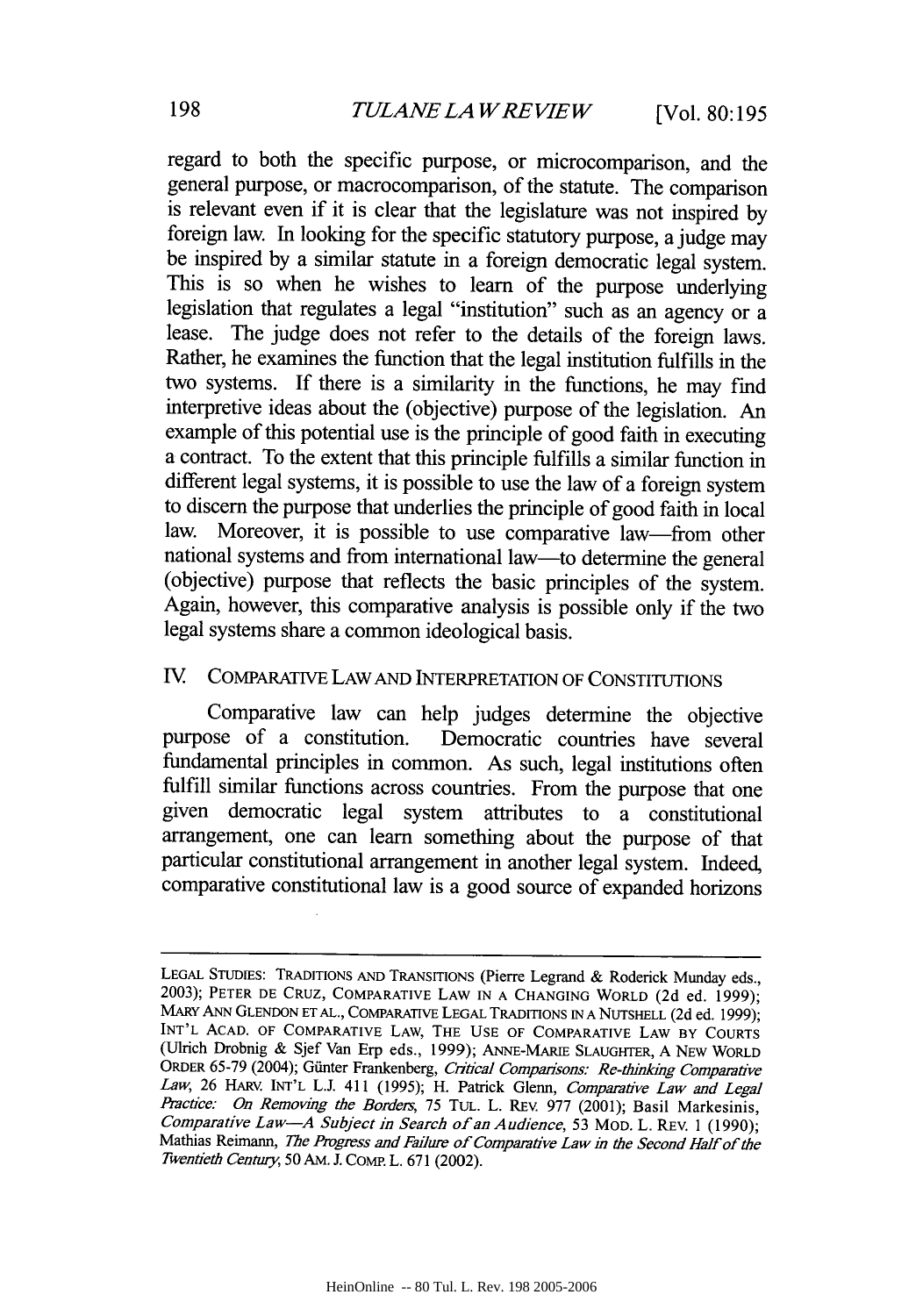and cross fertilization of ideas across legal systems.' This is clearly the case when the constitutional text of one country has been influenced **by** the constitutional text of another. But even in the absence of any direct or indirect influence of one constitutional text on another, there is still a basis for interpretative inspiration. An example is where a constitution refers expressly to democratic values or democratic societies.<sup>7</sup> But even without such a reference, the interpretative influence of comparative law is substantial.<sup>8</sup> This is the case with regard to determining the scope of human rights, resolving particularly difficult issues such as abortion and the death penalty, and determining constitutional remedies.

Nonetheless, as we have seen, interpretive inspiration is only useful if there is an ideological basis common to the two legal systems and a common allegiance to basic democratic principles. **A** common basis of democracy is, however, a necessary but insufficient condition for comparative analysis. As judges, we must also examine whether there are factors in the historical development and social conditions that make the local and foreign systems different enough to render

<sup>6.</sup> For more on the influences of comparative constitutional law, see George P. Fletcher, *Comparative Law as a Subversive Discipline, 46* AM. **J. COMp.** L. **683,** 695-96 **(1998);** Kathryn **A.** Perales, *It Works* **Fine in** *Europe, So Why Not Here? Comparative Law and Constitutional Federalism,* **23** VT. L. REv. **885, 886-91, 901-05 (1998);** Lorraine **E.** Weinib, *Constitutional Conceptions and Constitutional Comparativism, in* **DEFINING** THE **FIELD** OF COMPARATIVE CONSTITUTIONAL LAW **3, 23-29** (Vicki **C.** Jackson **&** Mark Tushnet eds., 2002). *See generally* NORMAN DORSEN **ET AL.,** COMPARATIVE **CONSTITU-**TIONALISM: CASES AND MATERIALS **(2003)** (presenting issues and possible solutions in comparative constitutional law); VICKI **C. JACKSON &** MARK TUSHNET, COMPARATIVE CONSTITUTIONAL **LAW (1999)** (same); FRANCOIS VENTER, CONSTITUTIONAL COMPARISON: JAPAN, GERMANY, CANADA AND SOUTH AFRICA AS CONSTITUTIONAL STATES (2000) (comparing various aspects of the constitutions of the subject countries and proposing guidelines for constitutional comparison in general); Sujit Choudhry, *Globalization in Search of Justification: Toward a Theory of Comparative Constitutional Interpretation,* 74 IND. L.J. **819 (1999)** (examining various approaches to comparative constitutional interpretation); Christopher McCrudden, *A Common Law of Human Rights? Transnational Judicial Conversations on Constitutional Rights, in* HUMAN RIGHTS AND LEGAL HISTORY **29** (Katherine O'Donovan **&** Gerry R. Rubin eds., 2000) (discussing trends in the application of comparative constitutional interpretation to issues of individual rights); Mark Tushnet, *The Possibilities of Comparative Constitutional Law,* **<sup>108</sup>**YALE **L.J. 1225 (1999)** (evaluating three approaches to comparative constitutional interpretation).

**<sup>7.</sup>** *See, e.g.,* Constitution Act **1982,** pt. **1,** § **38,** Canada Act **1982,** sched. B, ch. **11 (U.K.),** *repintedin* R.S.C. No. 44 (app. B); **S. AFR.** CONST. **1996** § **36(1);** *see also* David M. Beatty, *The Forms and Limits of Constitutional Interpretation,* 49 AM. **J.** CoMP. L. **79,** 102- 09(2001).

<sup>8.</sup> *See generally* Donald P. Kommers, *The Value of Comparative Constitutional Law,* 9 J. MARSHALL J. PRAC. & PROC. 685 (1975) (discussing the viability of comparative constitutional law as an academic subject and as a legal discipline).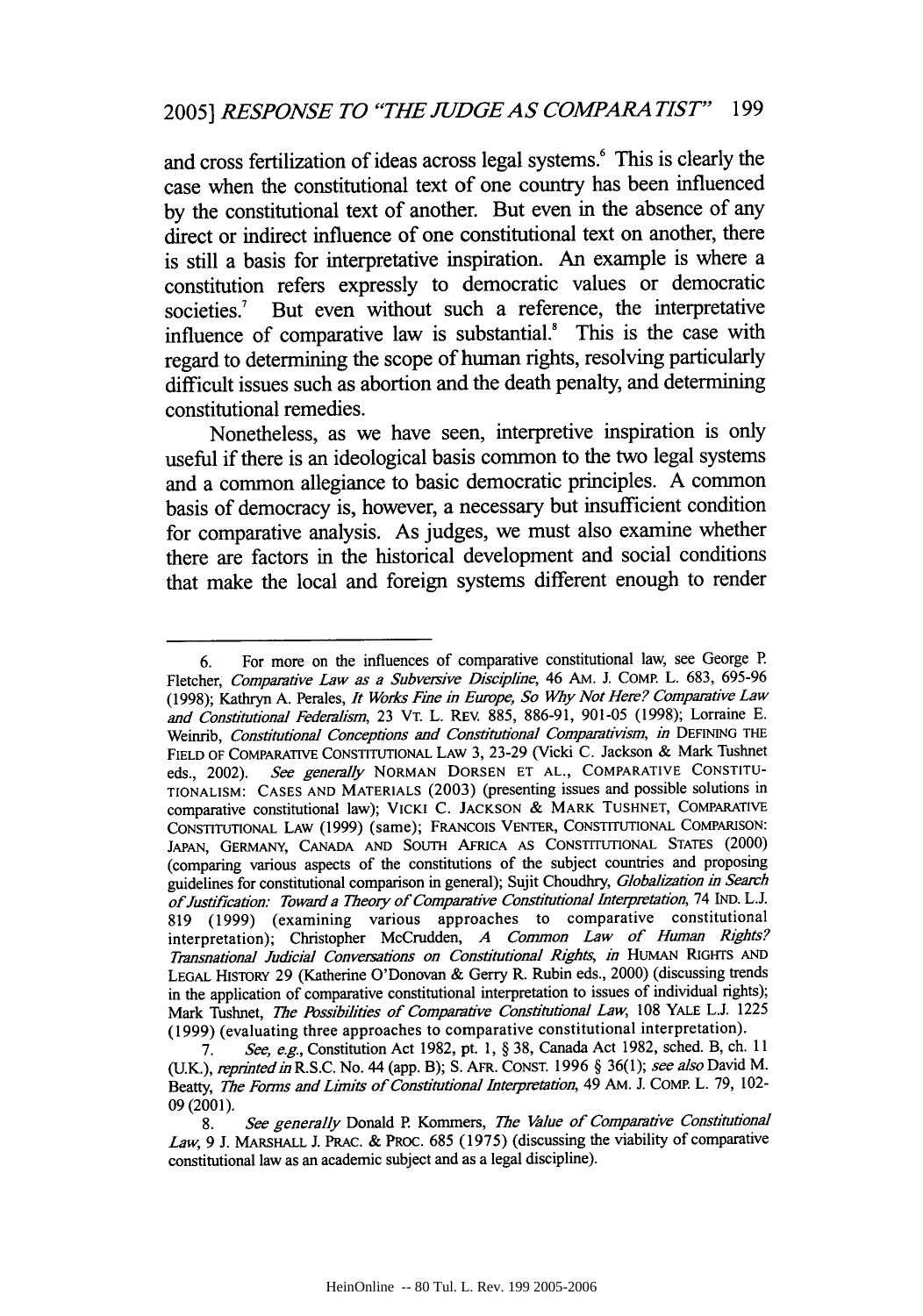interpretive inspiration impracticable.<sup>9</sup> But when there is an adequate similarity, interpretive inspiration is possible. This is the case with regard to inspiration from the law of another democratic country. It is also true with regard to interpretive inspiration from international law, as various international conventions enshrine constitutional values.'" These conventions influence the formation of the objective purpose of different constitutional texts." The case law of international and national courts that interpret these conventions ought to serve as a basis for the interpretation of the constitutions of various nations.

### V. USE OF COMPARATIVE LAW IN PRACTICE

The use of comparative law for the development of the common law and the interpretation of legal texts is determined by the tradition of the legal system. Israeli law, for example, makes extensive use of comparative law. When Israeli courts encounter an important legal problem, they frequently examine foreign law. Reference to law from the United States, the United Kingdom, Canada, and Australia is commonplace.<sup>12</sup> Those with the linguistic ability also refer to Those with the linguistic ability also refer to Continental European law and, sometimes, we use English translations of Continental European (mainly German, French, and Italian) legal literature.

In countries of the British Commonwealth, there is much cross fertilization. Each such nation refers to United Kingdom case law. United Kingdom judges refer to Commonwealth case law and Commonwealth judges, in turn, refer to each other's case law. The

<sup>9.</sup> *See, e.g.,* McQueen v. Keegstra, [1990] 3 S.C.R. 697, 740; Rahey v. The Queen, [1987] 1 S.C.R. 588, 639 ("While it is natural and even desirable for Canadian courts to refer to American constitutional jurisprudence in seeking to elucidate the meaning of *Charter* guarantees that have counterparts in the United States Constitution, they should be wary of drawing too ready a parallel between constitutions born to different countries in different ages and in very different circumstances...."). *See genemlly* PETER W. HOGG, CONSTITUTIONAL LAW OF CANADA 827-28 (4th ed. 1997).

<sup>10.</sup> For the products of some of the most important international conventions, see<br>International Covenant on Civil and Political Rights, Dec. 19, 1966, 999 U.N.T.S. 17;<br>International Covenant on Economic, Social and Cultura U.N.T.S. 3; European Convention for the Protection of Human Rights and Fundamental Freedoms, Nov. 4, 1950, 213 **U.N.T.S.** 221; American Declaration of the Rights and Duties of Man, Doc. 21 rev. 6, 1948, OASTS; Universal Declaration of Human Rights, G.A. Res. 217(IH)A, at 71, U.N. GAOR 3d Sess., 183rd plen. mtg., U.N. Doc. **A/810** (Dec. 10, 1948).

<sup>11.</sup> *See, e.g.,* Newcrest Mining (WA) Ltd. v. Commonwealth, (1997) 190 C.L.R. 513, 655 (Austl.).

<sup>12.</sup> *See* **Pnina** Lahav, *American Influence on Israel Jurisprudence of Free Speech,* 9 HASTINGS CONST. L.Q. 21, 24 (1981); Renée Sanilevici, *The Use of Comparative Law by Israeli Courts, in* INT'L ACAD. OF COMPARATIVE LAW, *supra* note 5, at 197.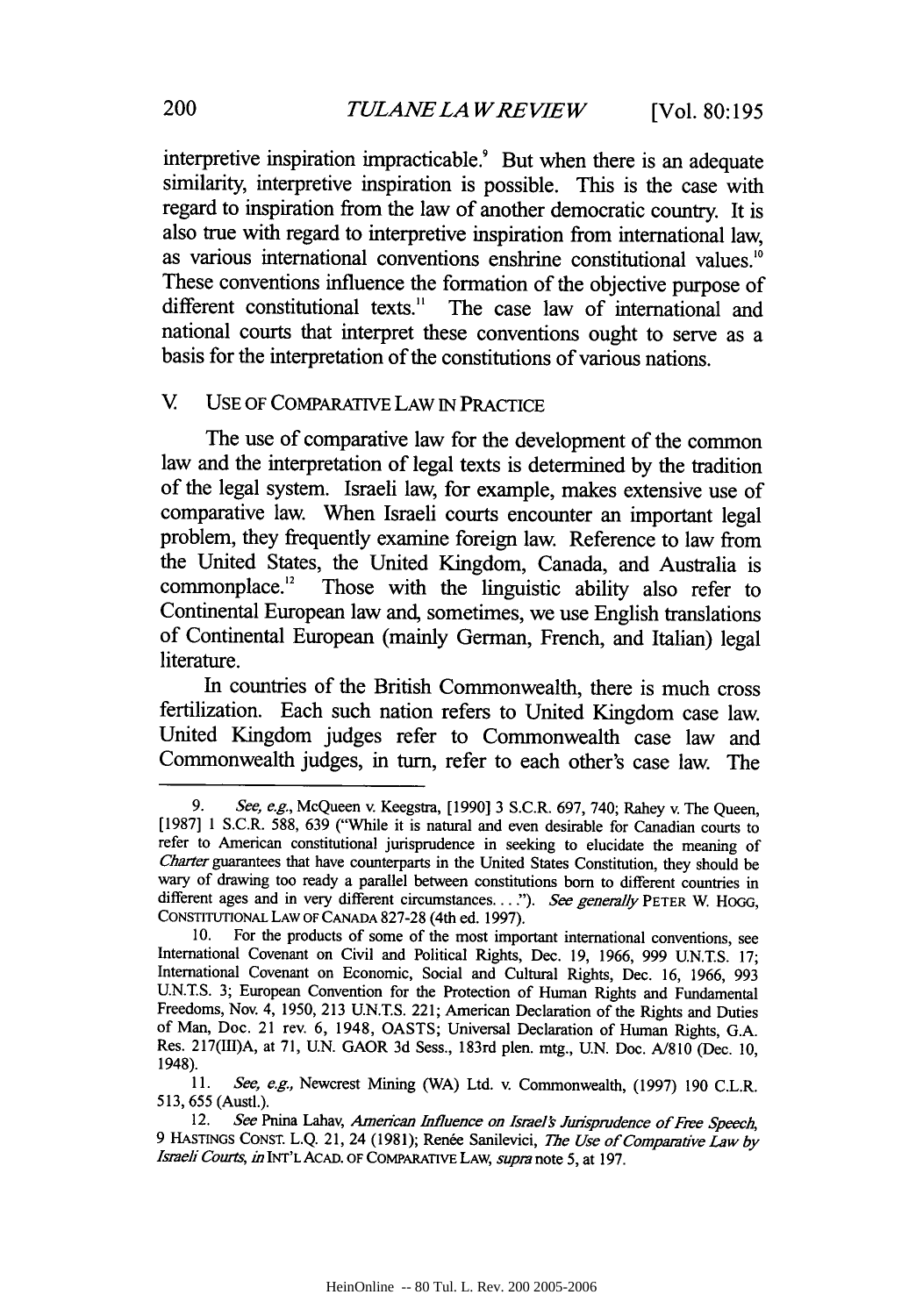Supreme Court of Canada is particularly noteworthy for its frequent and fruitful use of comparative law." As such, Canadian law serves as a source of inspiration for many countries around the world. Generous use of comparative law can also be found in the opinions of the South African Constitutional Court. In South Africa's Constitution, it is explicitly determined that: "When interpreting the Bill of Rights, a court, tribunal, or forum---(a) must promote the values that underlie an open and democratic society based on human dignity, equality and freedom; (b) must consider international law; and, (c) may consider foreign law."<sup>14</sup>

Regrettably, until very recently, the United States Supreme Court has made little use of comparative law.<sup>15</sup> Many democratic countries derive inspiration from this Court, particularly in its interpretation of the United States Constitution.'6 By contrast, some justices of the Supreme Court do not cite foreign case law in their judgments. They fail to make use of an important source of inspiration, one that enriches legal thinking, makes law more creative, and strengthens the democratic ties and foundations of different legal systems. Justice Claire UHeureux-Dub6 of the Canadian Supreme Court has rightly observed that "[i]f we continue to learn from each other, we as judges, lawyers, and scholars will contribute in the best possible way not only to the advancement of human rights but to the pursuit of justice itself, wherever we are."<sup>17</sup> Of course, American law in general, and its

16. *See* Gerard V La Forest, *The Use of Ameican Precedents in Canadian Courts,* 46 ME. L. REV. 211 (1994). *See generally* Anthony Lester, *The Overseas Trade in the American Bill of Rights,* **88 COLUM.** L. REv. **537 (1988)** (discussing the use of American concepts of rights **by** foreign courts).

<sup>13.</sup> *See* Anne **E** Bayefsky, *International Human Rights Law in Canadian Courts, in* ENFORCING INTERNATIONAL HuMAN RIGHTS IN DOMESTIC COURTS 295, 310 (Benedetto Conforti & Francesco Francioni eds., 1997).

<sup>14.</sup> S.AFR. CONST. 1996 § 39(1).

<sup>15.</sup> *See, e.g.,* Printz v. United States, 521 U.S. 898, 921 n.11 (1997) ("Justice Breyer's dissent would have us consider the benefits that other countries, and the European Union, believe they have derived from federal systems that are different from ours. We think such comparative analysis inappropriate to the task of interpreting a constitution ..."); Stanford v. Kentucky, 492 U.S. 361, 369 n.1 (1989) ("We emphasize that it is *American* conceptions of decency that are dispositive, rejecting the contention of petitioners and their various *amici* ... that the sentencing practices of other countries are relevant."); Thompson v. Oklahoma, 487 U.S. 815, 868 n.4 (1988) (Scalia, **J.,** dissenting) ("The plurality's reliance upon Amnesty International's account of what it pronounces to be civilized standards of decency in other countries ... is totally inappropriate as a means of establishing the fundamental beliefs of this Nation.").

**<sup>17.</sup>** *See* Claire ULHeureux-Dub6, *The Importance of Dialogue: Globalization, The Rehnquist Court, and Human Rights, in* THE REHNQUIST COURT: **A** RETROSPECTIVE (Martin H. Belsky ed., 2002).